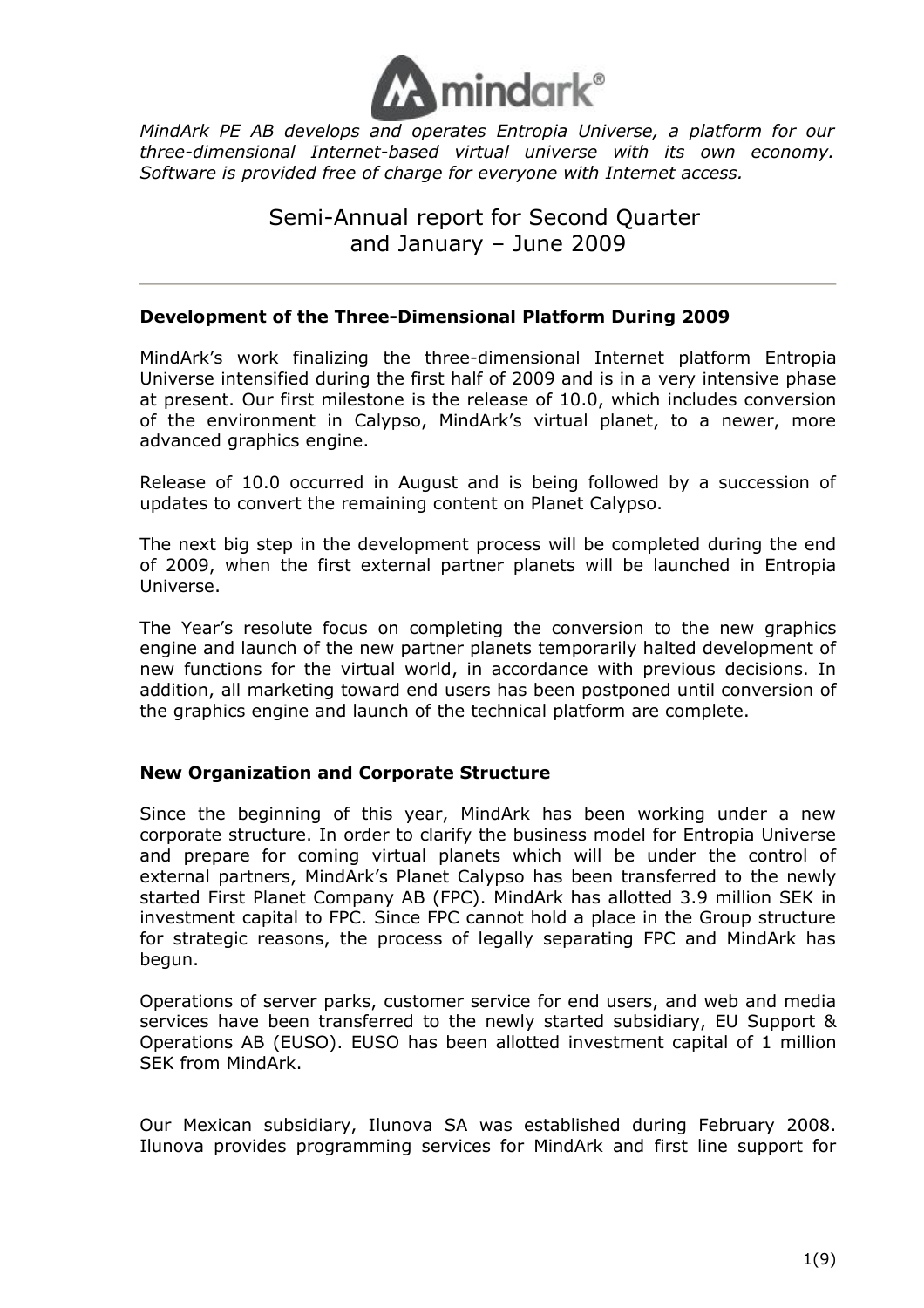

EUSO's end customers. MindArk has allotted investment capital of 3.2 million SEK to Ilunova.

## **Investment in the Technical Platform**

Since the end of the second quarter, MindArk has been capitalizing all development costs for the finalization of the technical platform. During the first half of the year, an additional approximately 11.3 million SEK has been activated under the heading intangible assets.

#### **Investment in MindArk's Newest Subsidiary: Mind Bank AB**

The Swedish Financial Supervisory Authority (Finansinspektionen) notified Mind Bank (under formation) in March that the company has been granted approval to conduct banking activities under the Swedish laws concerning bank and financial organizations (2004:297).

Mind Bank AB is a wholly owned subsidiary to MindArk PE AB. Banking activities are expected to commence at the beginning of the coming year.

MindArk is establishing banking operations within the corporation to ensure security and efficiency of users' deposits and withdrawals, among other reasons.

MindArk's establishment costs for Mind Bank are approximately 7.9 million SEK, as of June 30, 2009; pending Mind Bank's establishment, these costs will be accounted for as deferred costs to the parent company.

Mind Bank will be given stock valued equivalent to 5 million Euros.

#### **Investment in a New Server Park**

During the spring, EUSO has begun investing in MindArk's third generation of servers at a cost of about 3 million SEK. This acquisition is being financed through a leasing contract beginning July 1, 2009.

#### **Property in Germany**

The renovation of MindArk's property in Dresden is progressing as planned despite minor delays during the spring.

At the end of the second quarter, costs were approximately 9 million SEK for the project, which is scheduled to be completed during the fall.

The property will be included in the depreciation plan when renovations are complete.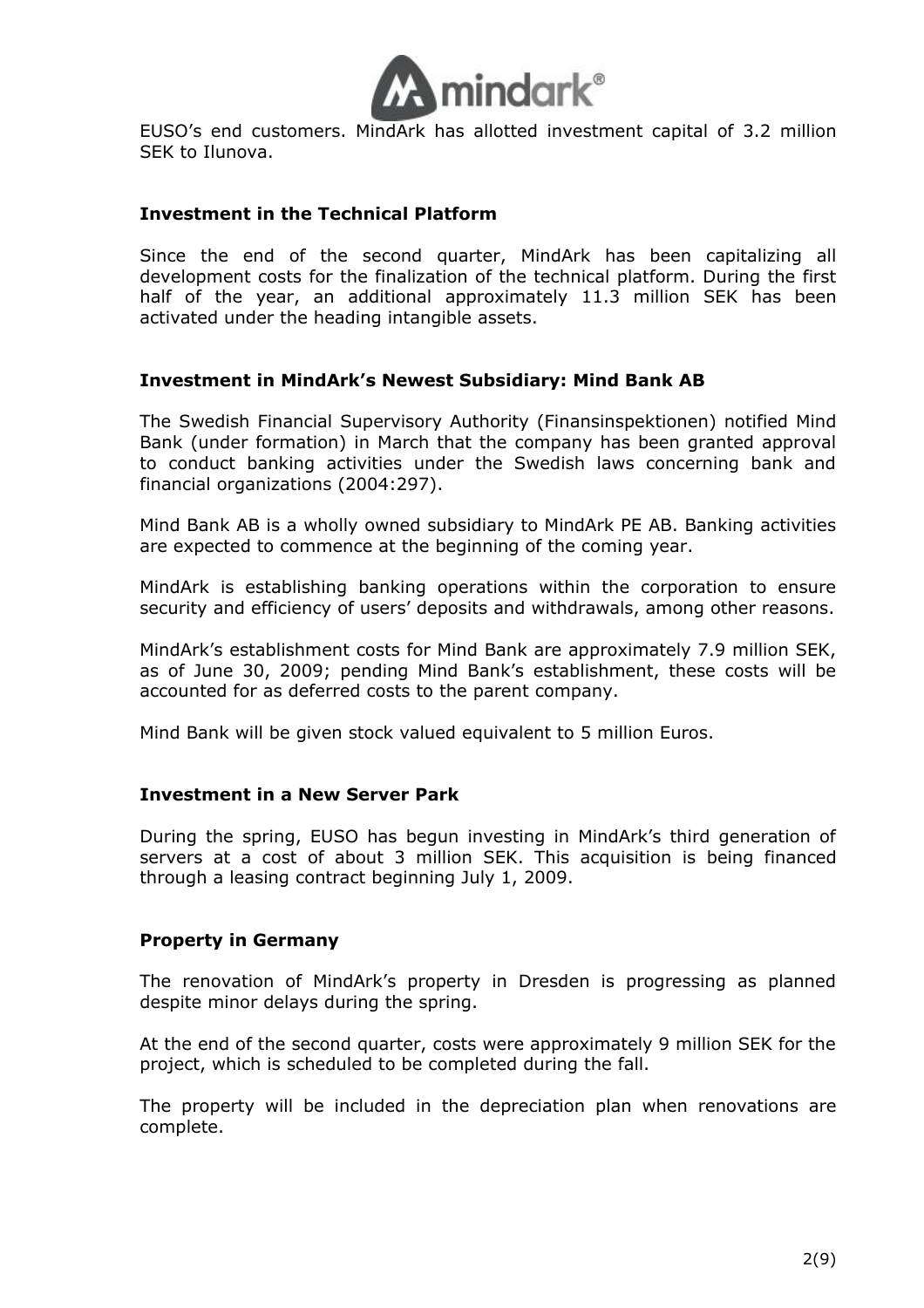

## **Results for the First Half of 2009**

On the whole, MindArk's focus during this year on investment in product development and organization, combined with the very weak economy, has resulted in stagnation of income for the MindArk Group.

Users' net contribution for the first 6 months was 32 million SEK, compared to 34.5 million the previous year, a decrease of 7%.

The Group's operating profit was 10.6 million SEK compared to 3.3 million SEK the preceding year. Activated development costs of 11.6 million SEK are included in that total, compared to 0 SEK the previous year.

#### **Cash Flow and Liquid Assets**

MindArk's results and substantial investments are reflected in the cash flow as well; the total cash flow for the Group during the first 6 months of 2009 was a negative 7.7 million SEK compared to negative 2.9 million SEK the previous year.

The Group's liquid assets as of June 30 were 23.2 million SEK, compared to 43.2 million SEK last year.

#### **Contingent Liabilities**

MindArk defines user holdings as the net of users' funds deposited into and withdrawn from the Entropia Universe. This means that at any given moment the users in Entropia Universe own substantial sums of unused assets in the virtual currency, PED. These user holdings are treated as a financial undertaking that is shown as a contingent liability under memorandum items. On June 30, MindArk's contingent liabilities totaled approximately 58 million SEK compared to approximately 39 million SEK on June 30 the preceding year.

#### **Annual Meeting**

Our annual meeting for 2009 was held on June 18 in the company's offices. In addition to standard decisions according to the articles of association, it was decided that the board has been given the authority to rule on issuance of 14 635 000 new shares in the company. This authority is in effect until the next ordinary annual meeting.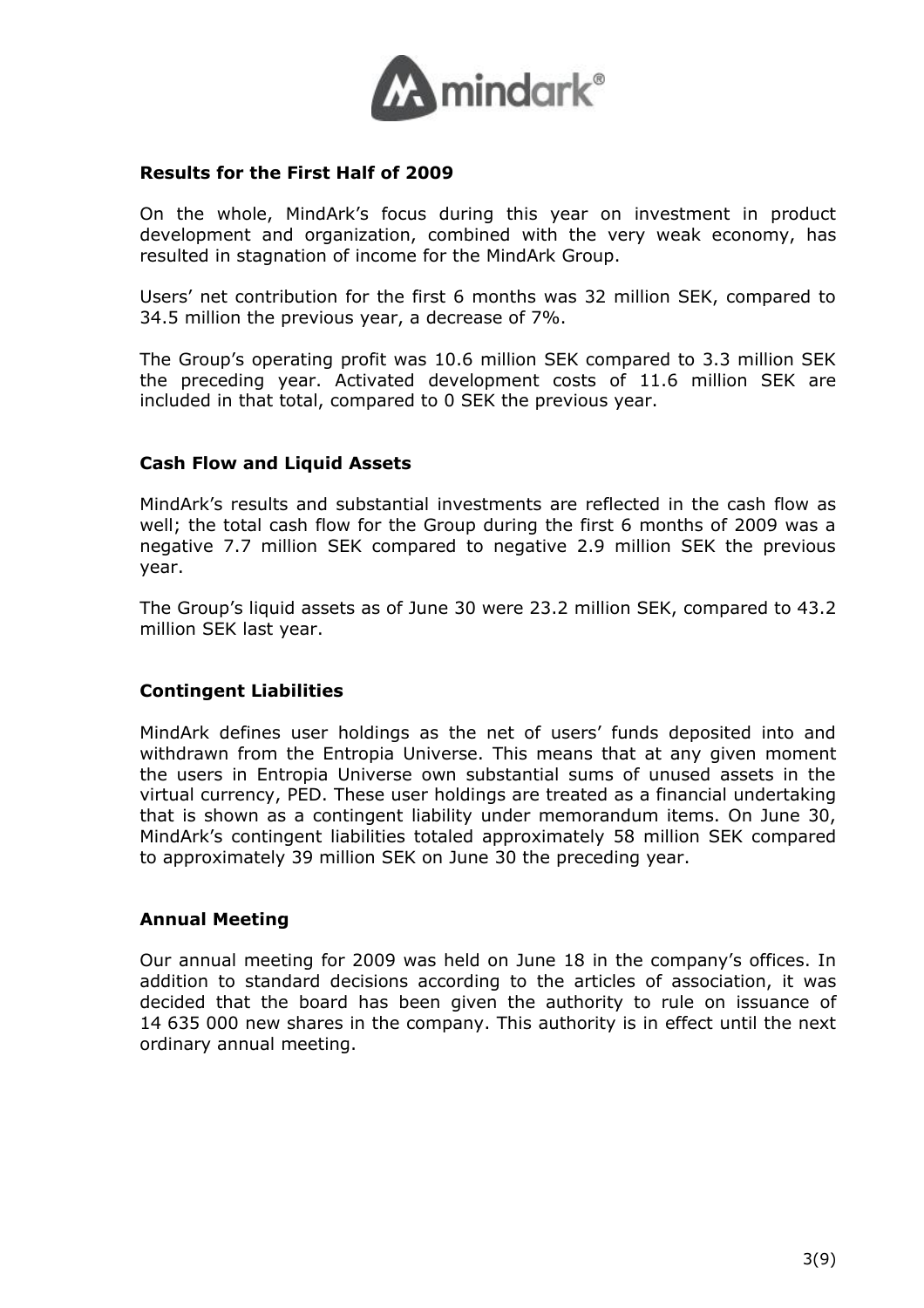

## **Accounting Principles**

This semi-annual report has been compiled according to the laws concerning annual accounts and the Swedish Accounting Standards Board's accounting practices.

The accounting principles are unchanged since last year.

Receivables are shown as the value at which they are expected to be paid. Other assets and debts are shown at acquisition value unless otherwise noted.

Accrual of income and costs are shown according to accepted accounting practices.

## **Financial Information**

For further information concerning the company's financial results, standing and cash flow during the period, see results and balance reports below, as well as the cash flow analysis and key figures.

Göteborg in September 2009

#### **MindArk PE AB (publ)**

The Board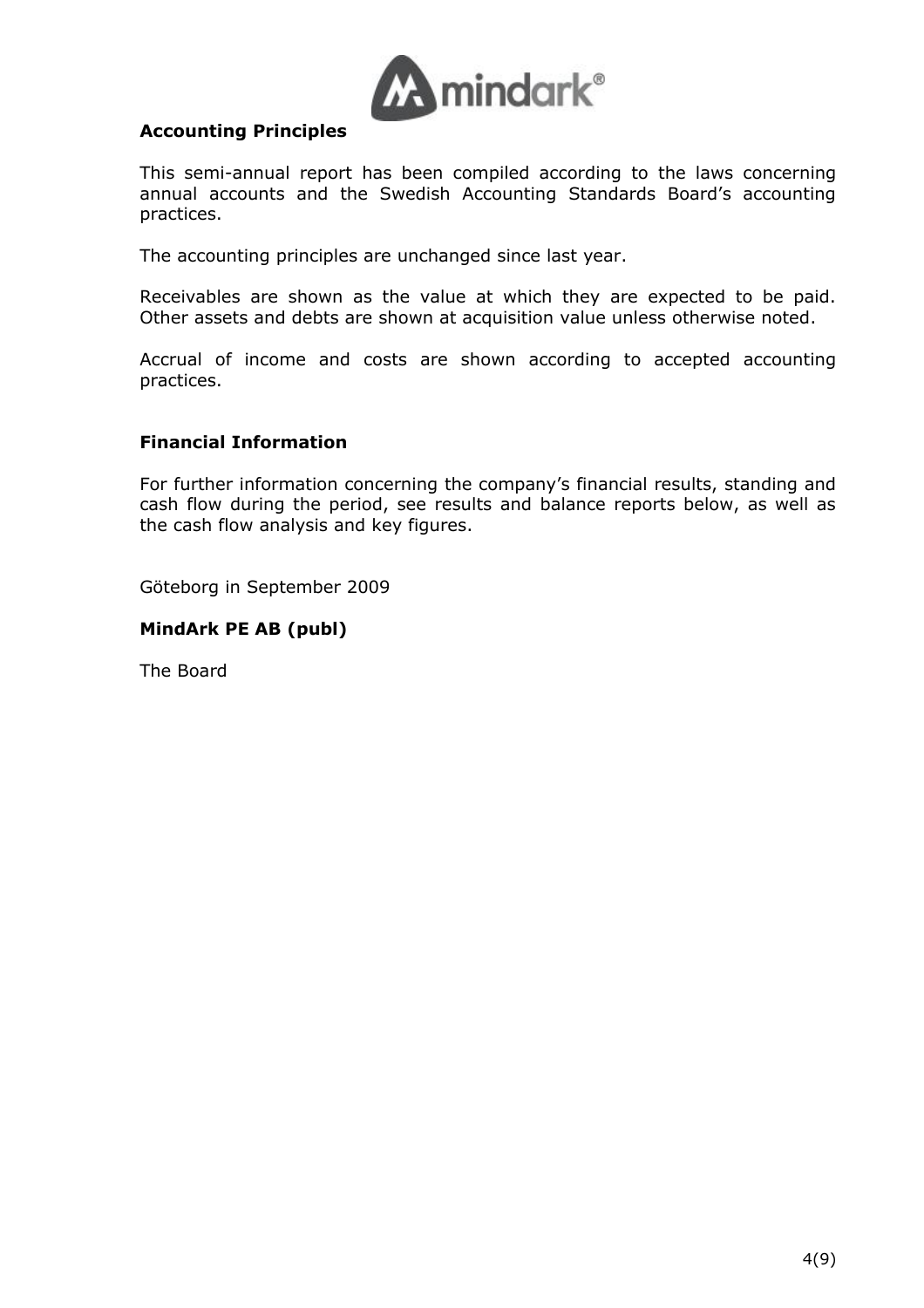

| <b>NET PROFIT</b>         | 2 997 502                  | 2 755 585                           | 431 719                             |
|---------------------------|----------------------------|-------------------------------------|-------------------------------------|
| Starndard tax rate        | - 984 446                  | $-983336$                           | $-167891$                           |
| Profit before tax         | 3 982 348                  | 3 738 921                           | 599 610                             |
| Financial items           | $-1495546$                 | $-1497467$                          | 428 639                             |
| Operating profit          | 5 477 894                  | 5 236 388                           | 170 971                             |
| Depreciation acc to plan  | $-942716$                  | $-413204$                           | $-1244628$                          |
| Operating expenses        | $-16755239$                | $-13924240$                         | - 14 132 909                        |
| Other income              | 202 467                    | 201 707                             | $\mathbf 0$                         |
| Capitalized expenditures  | 6 428 529                  | 6 428 529                           | 0                                   |
| Net sales                 | 16 544 853                 | 12 943 596                          | 15 548 508                          |
| Income statement (in SEK) | Group<br>April - June 2009 | Parent company<br>April - June 2009 | Parent company<br>April - June 2008 |
|                           |                            |                                     |                                     |

| Income statement (in SEK) | Group<br>Jan - June 2009 | Parent company<br>Jan - June 2009 | Parent company<br>Jan - June 2008 |  |
|---------------------------|--------------------------|-----------------------------------|-----------------------------------|--|
|                           |                          |                                   |                                   |  |
| Net sales                 | 32 016 223               | 23 737 540                        | 34 507 429                        |  |
| Capitalized expenditures  | 11 261 933               | 11 261 933                        | 0                                 |  |
| Other income              | 816 290                  | 815 530                           | $\mathbf 0$                       |  |
| Operating expenses        | $-31681094$              | $-26798146$                       | $-28764841$                       |  |
| Depreciation acc to plan  | $-1806469$               | $-766856$                         | $-2487832$                        |  |
| Operating profit          | 10 606 883               | 8 250 001                         | 3 2 5 4 7 5 6                     |  |
| Financial items           | $-851266$                | $-853131$                         | 525 926                           |  |
| Profit before tax         | 9 755 617                | 7 396 870                         | 3 780 682                         |  |
|                           |                          |                                   |                                   |  |
| Standard tax rate         | $-2565727$               | $-1945377$                        | $-1058591$                        |  |
| <b>NET PROFIT</b>         | 7 189 890                | 5 451 493                         | 2722091                           |  |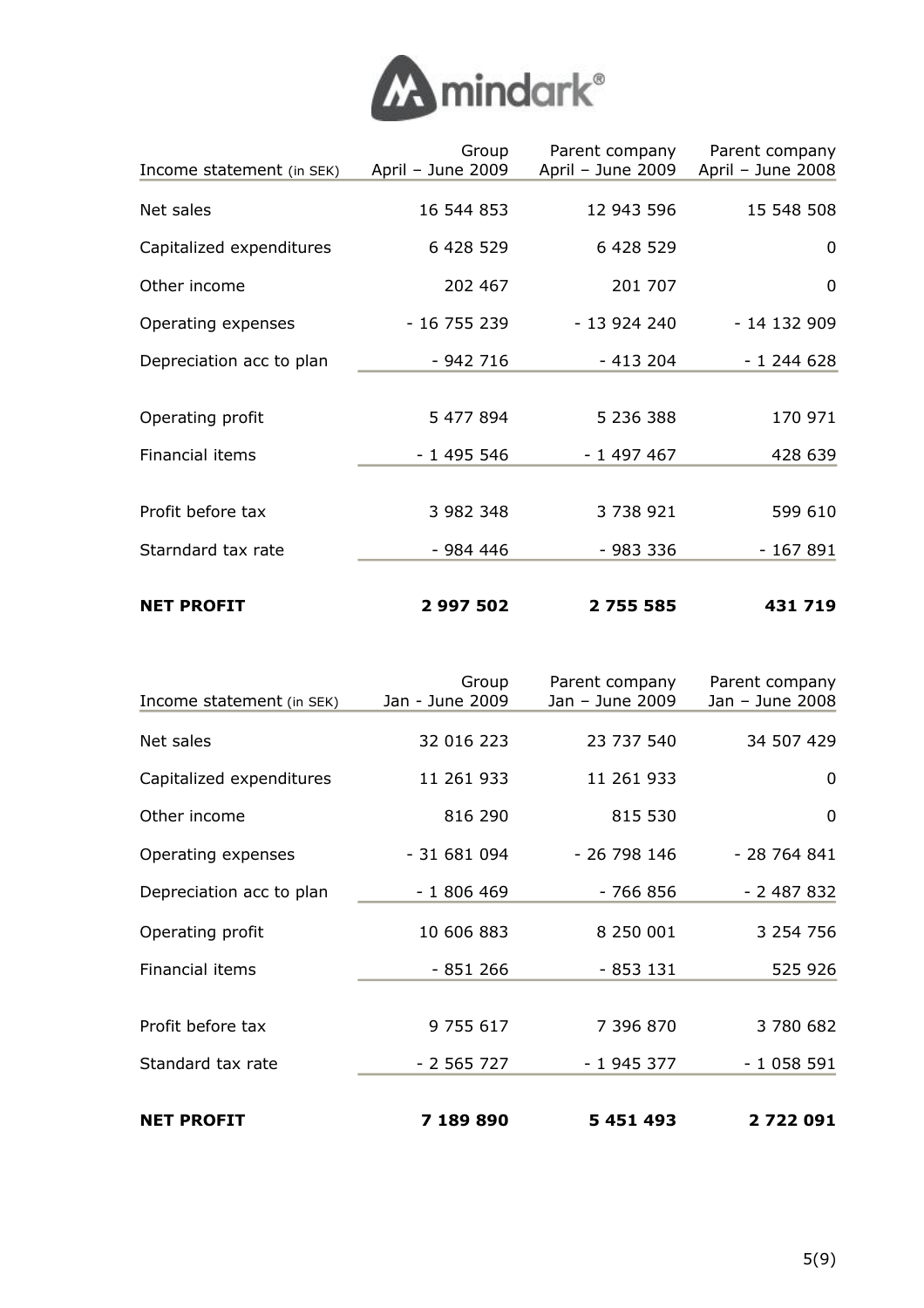| <b>M</b> mindark® |  |
|-------------------|--|
|                   |  |

| <b>Balance sheet</b><br>(in SEK)                | Group<br>June 30 2009 | Parent company<br>June 30 2009 | Parent company<br>June 30 2008 |
|-------------------------------------------------|-----------------------|--------------------------------|--------------------------------|
| <b>ASSETS</b>                                   |                       |                                |                                |
| Intangible assets                               | 26 000 183            | 23 381 183                     | 4 667 470                      |
| Tangible assets                                 | 18 257 168            | 16 005 680                     | 11 221 928                     |
| <b>Financial assets</b>                         | 2 780 102             | 10 880 707                     | 3 5 1 7 2 4 7                  |
| Receivables                                     | 3 596 392             | 4 252 186                      | 3 0 5 1 1 9 5                  |
| Prepaid expenses                                | 10 365 012            | 9 654 433                      | 3 120 179                      |
| Cash and bank balances                          | 23 176 059            | 21 483 140                     | 43 159 622                     |
| <b>TOTAL ASSETS</b>                             | 84 174 916            | 85 657 329                     | 68 737 641                     |
| <b>EQUITY &amp; LIABILITIES</b>                 |                       |                                |                                |
| Equity                                          | 71 841 740            | 60 823 637                     | 50 749 000                     |
| Untaxed reserves                                | $\mathbf 0$           | 12 731 000                     | 10 518 000                     |
| Provisions for<br>deferred tax                  | 3 348 253             | 0                              | 0                              |
| Short-term liabilities                          | 8 9 8 4 9 2 3         | 12 102 692                     | 7 470 641                      |
| <b>TOTAL EQUITY &amp;</b><br><b>LIABILITIES</b> | 84 174 916            | 85 657 329                     | 68 737 641                     |
| MEMORANDUM ITEMS                                |                       |                                |                                |
| <b>CONTINGENT LIABILITIES</b>                   |                       |                                |                                |
| Unconsumed<br>user holdings                     | 58 000 000            | 58 000 000                     | 39 000 000                     |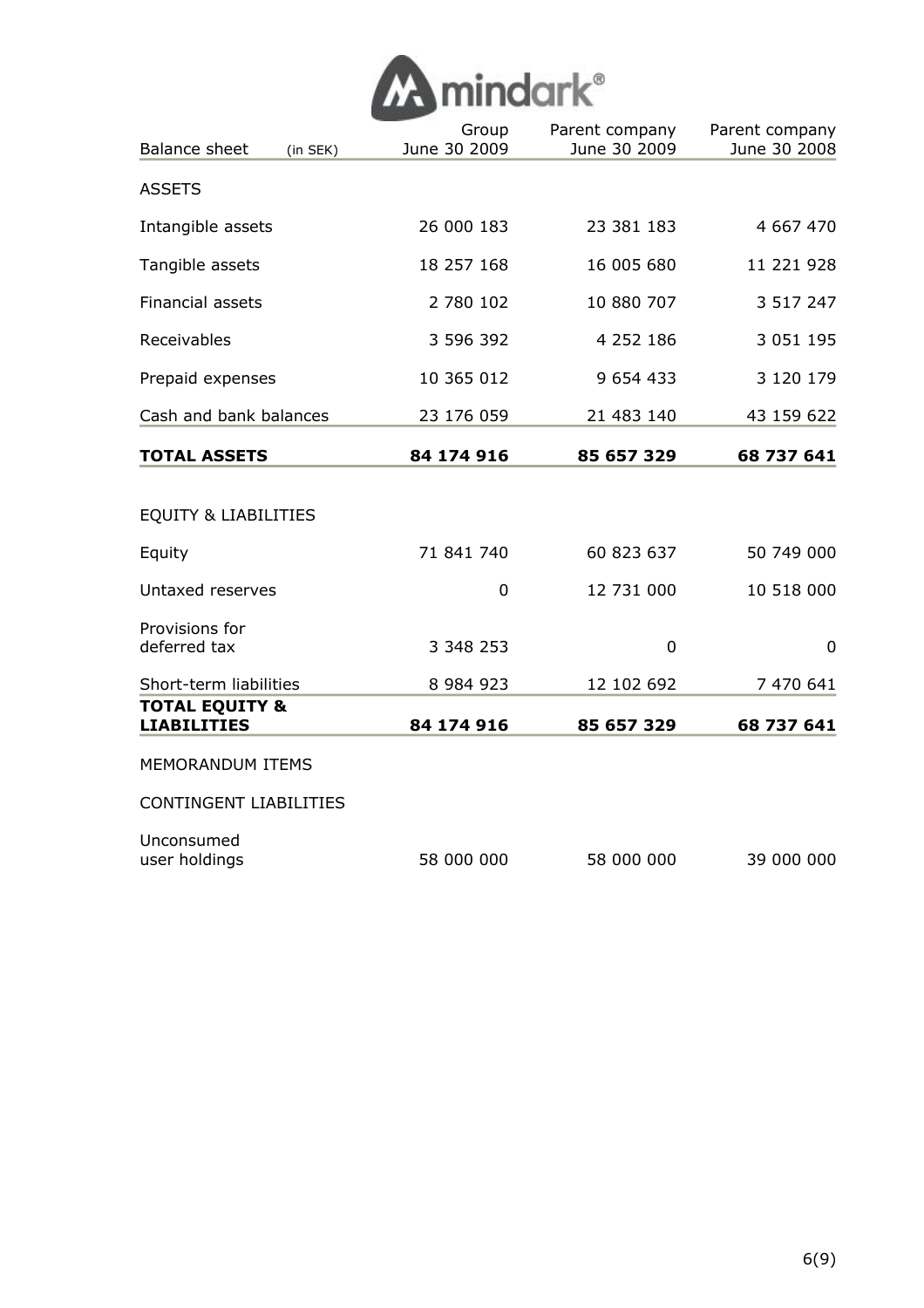

| Cash flow statement(in SEK)                            | Group<br>April - June 2009 | Parent company<br>April - June 2009 | Parent companty<br>April - June 2008 |  |
|--------------------------------------------------------|----------------------------|-------------------------------------|--------------------------------------|--|
| Operating activities                                   |                            |                                     |                                      |  |
| Cash received fr customers                             | 14 528 085                 | 10 926 068                          | 18 976 861                           |  |
| Cash paid to<br>suppliers and personnel                | $-16757811$                | - 13 683 386                        | $-18322927$                          |  |
| Interest received                                      | 16 250                     | 16 216                              | 428 639                              |  |
| Interest paid                                          | $-2116$                    | $-1355$                             | 0                                    |  |
| Income tax paid                                        | $-1121646$                 | $-1091322$                          | $-1049850$                           |  |
| Cash flow from operating<br>activities                 | $-3337238$                 | $-3833779$                          | 32 723                               |  |
| Investing activities                                   |                            |                                     |                                      |  |
| Acquisition of subsidiaries                            | $\mathbf 0$                | $-1044350$                          | $\mathbf 0$                          |  |
| Purchase of property and<br>equipment                  | $-2301910$                 | $-1957614$                          | $-2945384$                           |  |
| Increase in long-term<br>receivables                   | $-1276$                    | 0                                   | 0                                    |  |
| Cash flow from investing<br>activities                 | $-2303186$                 | $-3001964$                          | $-2945384$                           |  |
| Financing activities                                   | 0                          | 0                                   | 0                                    |  |
| <b>CASH FLOW FOR</b><br><b>THE PERIOD</b>              | $-5640424$                 | - 6 835 743                         | $-2912661$                           |  |
| Ingoing cash and<br>bank balances                      | 30 360 457                 | 29 831 212                          | 46 072 283                           |  |
| Exchange rate differences<br>in cash and bank balances | $-1543974$                 | $-1512329$                          | 0                                    |  |
| <b>Outgoing cash and</b><br>bank balances              | 23 176 059                 | 21 483 140                          | 43 159 622                           |  |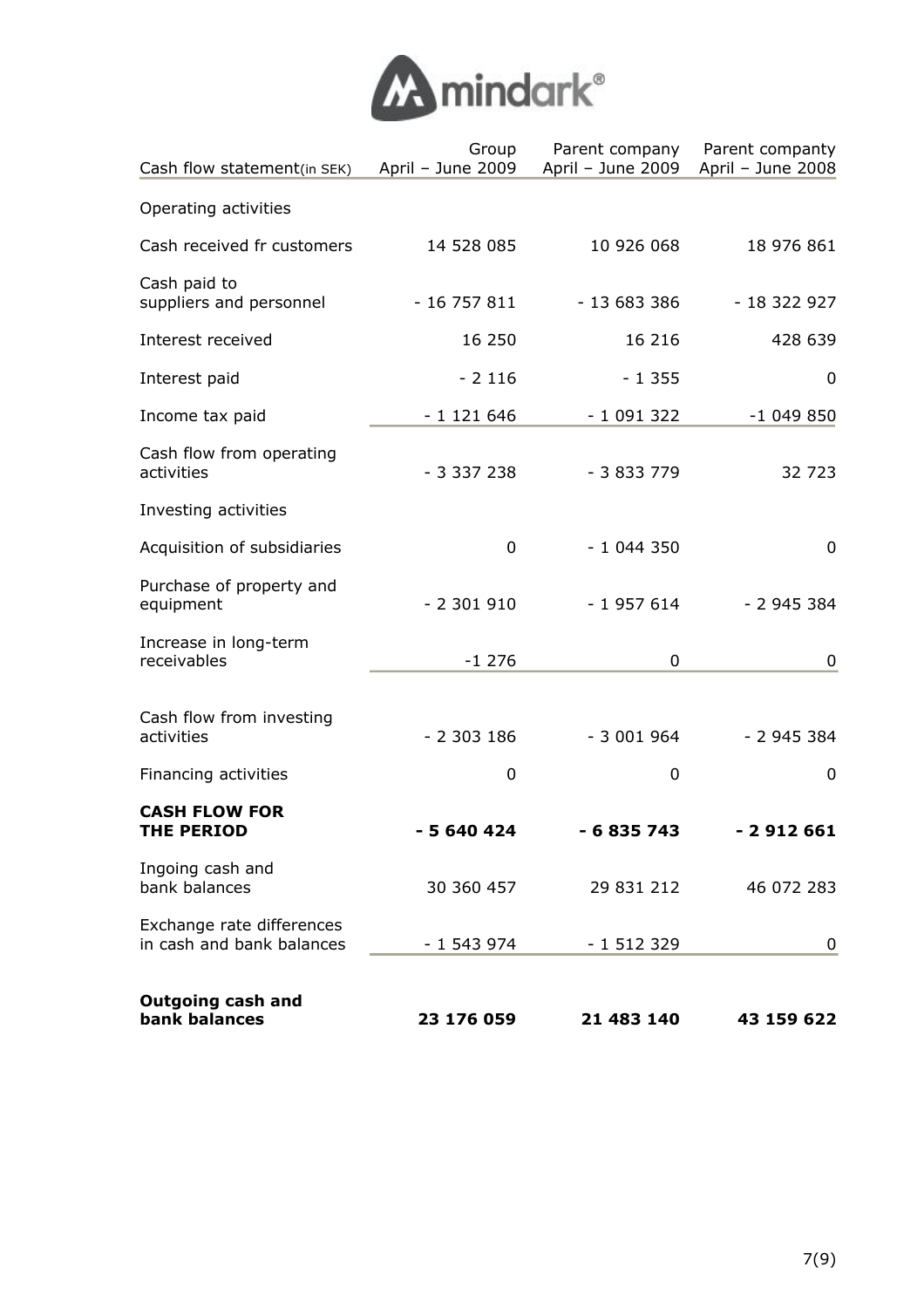

| Cash flow statement(in SEK)                            | Group<br>Jan - June 2009 | Parent ompany<br>Jan - June 2009 | Parent company<br>Jan - June 2008 |  |
|--------------------------------------------------------|--------------------------|----------------------------------|-----------------------------------|--|
| Operating activities                                   |                          |                                  |                                   |  |
| Cash received fr customers                             | 32 588 802               | 24 309 359                       | 35 329 951                        |  |
| Cash paid to<br>suppliers and personnel                | - 34 421 225             | $-26574465$                      | $-33099073$                       |  |
| Interest received                                      | 98 442                   | 98 404                           | 525 926                           |  |
| Interest paid                                          | $-2277$                  | $-1455$                          | 0                                 |  |
| Income tax paid                                        | $-1869410$               | $-1818870$                       | $-2450771$                        |  |
| Cash flow from operating<br>activities                 | $-3605668$               | $-3987027$                       | 306 033                           |  |
| Investing activities                                   |                          |                                  |                                   |  |
| Acquisition of subsidiaries                            | 0                        | $-1256537$                       | $\mathbf 0$                       |  |
| Purchase of property and<br>equipment                  | $-4007931$               | $-2507272$                       | $-3201340$                        |  |
| Increase in long-term<br>receivables                   | $-34772$                 | 0                                | 0                                 |  |
| Cash flow from investing<br>activities                 | $-4042703$               | $-3763809$                       | $-3201340$                        |  |
| Financing activities                                   | 0                        | 0                                | 0                                 |  |
| <b>CASH FLOW FOR</b><br><b>THE PERIOD</b>              | - 7 648 371              | - 7 750 836                      | - 2 895 307                       |  |
| Ingoing cash and<br>bank balances                      | 31 820 980               | 30 184 056                       | 46 054 929                        |  |
| Exchange rate differences<br>in cash and bank balances | $-996550$                | $-950000$                        | 0                                 |  |
| <b>Outgoing cash and</b><br>bank balances              | 23 176 059               | 21 483 140                       | 43 159 622                        |  |